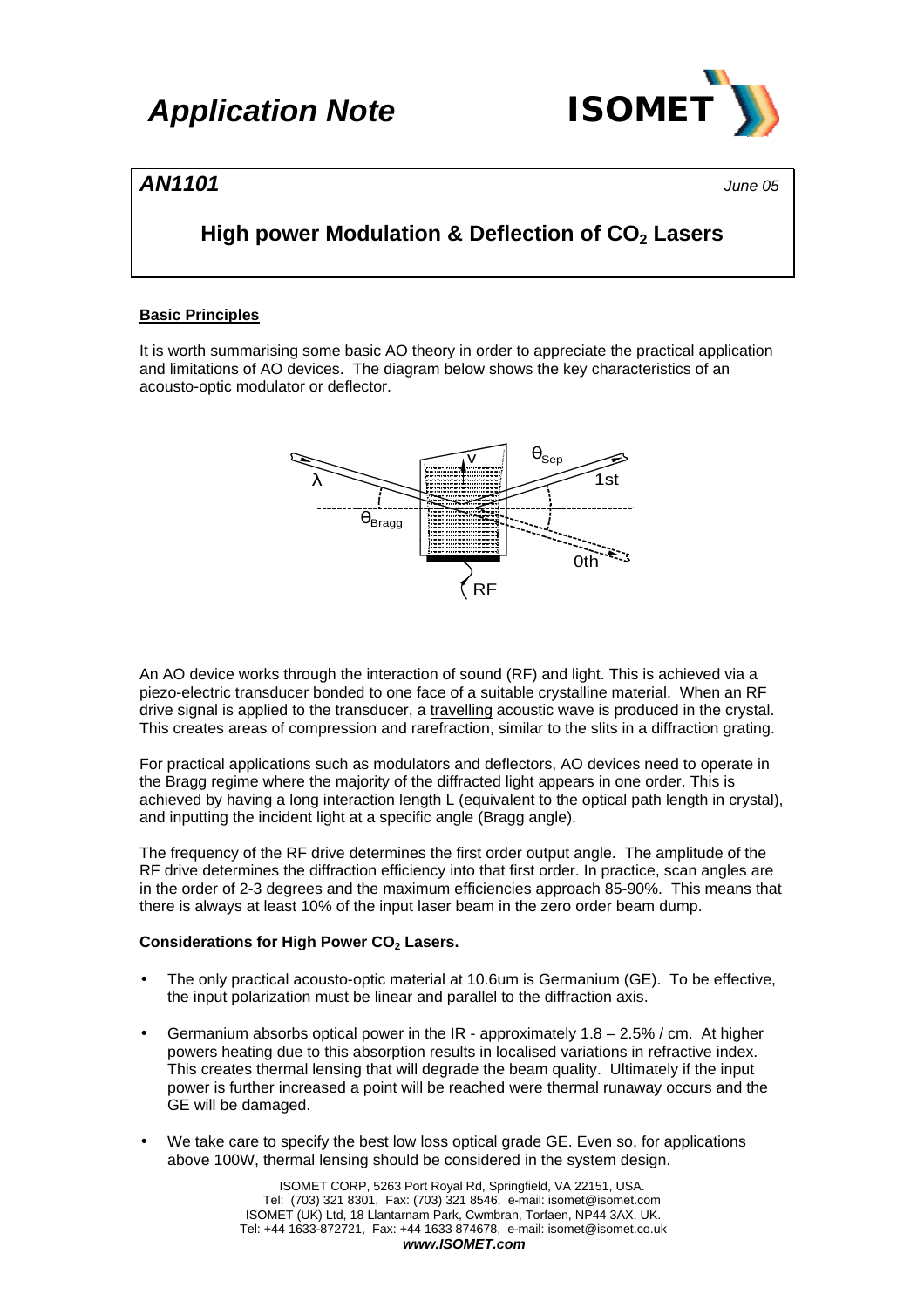## *Application Note ISOMET*



- Reports from a number of our customers indicate that thermal lensing is controllable if the optical power density is below a figure of around 10W / mm<sup>2</sup> for Model series 1208/1209 and 20W /  $mm^2$  for Model series LS600/AOM600. This is well below the damage threshold - in excess of  $50W/mm^2$
- For high power lasers it is often necessary to use large aperture AO devices and shape the input beam over the full aperture – typically an elliptical beam through the rectangular active aperture.
- The active aperture height is defined by the transducer height. Since the required RF drive power is increases with aperture height, the maximum transducer height is limited by the maximum RF power that can be safely input to the AO device. For GE devices aperture heights range from 6 – 10mm, requiring RF powers up to 200-250W. As a result all GE devices are water-cooled. For optimum performance, the coolant temperature should be less than 20degC at greater than 1litre/minute. Most of the heat is generated from the RF drive but the contribution from optical absorption can be significant when the average power exceeds 150W.
- The width of the aperture (i.e. along the diffraction axis) is limited by the maximum crystal length. Typically crystals are 30-60mm with specials up to 100mm long. Usually the crystal length is made long enough to accommodate the beam width + 20mm. The final beam width is a compromise between expanding the width to reduce optical power density and keeping the beam width low enough to achieve fast switching times.
- The optical rise time or switching time is defined by the beam width. To a first approximation, the rise time  $T_r$  is :

$$
Tr \cong 0.65 \times \frac{Beam width}{Acoustic velocity (V)}
$$

The beam width also defines the resolution for AO deflector applications. The resolution N is given by:

$$
N = \frac{Full\ AO\ scan\ angle}{Divergence\ of\ the\ laser\ beam}
$$

As a result, the number of resolvable beams (or spots) increases with beam width across the aperture (i.e. lower beam divergence).

Salient equations for a AO modulator are given in the attached schematic.

#### **Application**

An AO device can be used to amplitude modulate a CW / pulsed laser beam and/or generate a number of time sequential spots/beams, separated in angle.

We have manufactured devices working with input beams powers up to 600W, but in general input powers range between 100-400W.

The table below gives a number of examples with typical performance figures. These assume a Guassian profile input beam.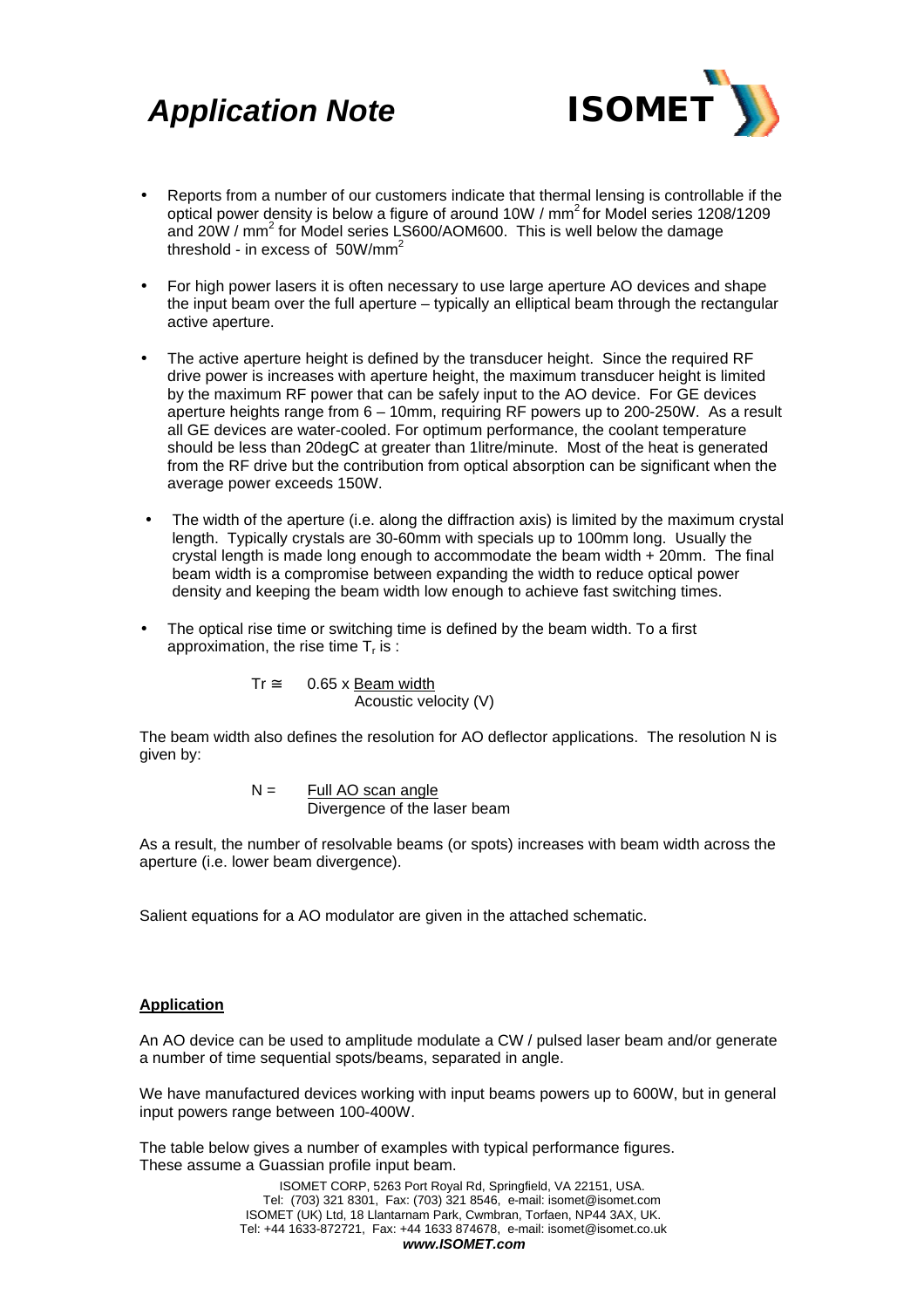# *Application Note ISOMET*



| Optical | Beam                 | Power             | Mod'n | Scan  | Spot       | <b>Isomet</b> | Optical              |
|---------|----------------------|-------------------|-------|-------|------------|---------------|----------------------|
| power   | dimensions           | density           | Rise  | Angle | <b>Res</b> | Device        | Insertion            |
|         | $1/e^2$              |                   | time  |       | N          |               | Loss                 |
|         | $(h \times w)$<br>mm |                   |       |       |            |               | $^{\textregistered}$ |
| Watts   |                      | W/mm <sup>2</sup> | usec  | mrad  | No.        | Model         | 10.6um               |
|         |                      |                   |       |       |            |               |                      |
| 50      | $6 \times 6$         | 3.5               | 0.7   | 38.5  | 22         | 1207B         | < 14%                |
| 100     | 6x6                  | 7.1               | 0.7   | 38.5  | 22         | 1208          | $<6\%$               |
| 200     | 6 x 12               | 7.1               | 1.4   | 38.5  | 44         | 1208          | $<6\%$               |
| 225     | 6x6                  | 15.9              | 0.7   | 38.5  | 22         | 1208          | $<6\%$               |
| 250     | 7 x 7                | 13                | 0.8   | 38.5  | 25         | 1209          | <7%                  |
| 400     | $4 \times 18$        | 14.2              | 2.1   | 77.0  | 130        | <b>LS600</b>  | $<$ 4%               |
| 500     | 7 x 7                | 26.0              | 0.8   | 38.5  | 25         | AOM600        | $<$ 4%               |
| 600     | 8 x 32               | 6.0               | 3.8   | 77.0  | 232        | LS600-10      | $<$ 4%               |

#### **Optical Power Guarantees**

Isomet are unable to guarantee operation of our Germanium AO devices for optical powers in excess of 200W**\*\***, essentially because we cannot control the on-site operating conditions. Nevertheless OEM customers are operating at around 16W/mm<sup>2</sup> and there have been no reported damage problems due to A/R coating or bulk crystal failure.

As an extreme example, a 1208-6 has been tested with a 500W laser for a number of hours (Beam dia. 6 - 7mm). The system was open to the environment. The test time was not extended because of concerns that room dust contamination would burn into the optical surfaces and start the damage process.

Longer term examples include the 1209-7 and AOM600 modulators used in Industrial applications. These modulator operate at 250W+ average optical power from Coherent K250 and K300 Lasers. These systems have worked successfully for over 3 years.

A determining factor in preventing optical damage is the environment. Any contamination that gets onto the optical surfaces is likely to induce optical damage. It is strongly recommended that the AO device (and optics) be installed in a semi-sealed housing with a positive pressure of dry nitrogen backfill.

In certain cases, ZnSe windows have been fitted to the AO device in order to reduce the risk of surface contamination.

#### **\*\* Optical damage**

Since we have no control over the comparatively harsh operating conditions typical of many high power industrial modulator and deflector systems, we are unable to warranty against surface damage to the optical faces.